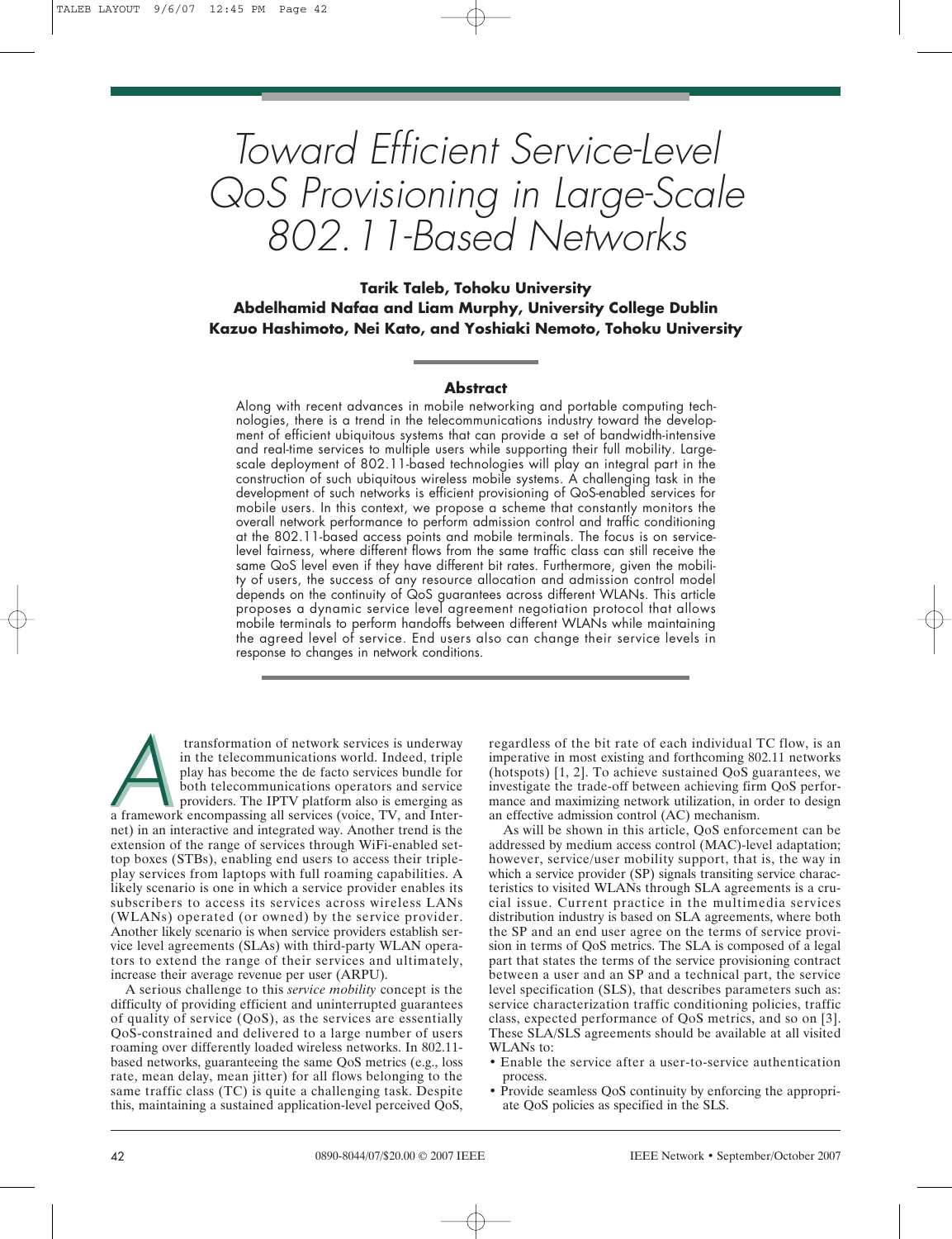

**■** Figure 1. *Architecture of the proposed dynamic service negotiation protocol with its key components.*

Clearly, the scalability of the protocols used to dynamically signal SLA/SLS formats between the SP (owner of the transiting service) and the visited networks (WLAN operators) is critical.

In short, dynamic SLA negotiation is essential for efficient QoS provisioning in wireless mobile environments. A critical component is the mechanism to deliver QoS in a network comprised of many WLANs. We review existing service-level negotiation protocols and investigate a scalable way to dynamically signal SLSs across WLANs visited by mobile users. Particular attention is paid to the overhead entailed by the per-session SLS negotiation procedure. Another important component addressed here is how QoS metrics performance thresholds conveyed in an SLA/SLS are effectively enforced at each WLAN. We emphasize QoS provisioning at the MAC layer, since this layer is crucial for resource allocation in contention-based mediums such as 802.11-based networks. Efficient resource control and allocation in WLANs is also important to provide the network operator (NO) with better means to leverage and broker its underlying resources to SPs.

The article is organized as follows. We present a brief description of the envisioned network architecture and the functions of its key components. We briefly discuss the current service level negotiation mechanisms and propose an approach that best suits the features of wireless mobile networks. We discuss issues related to the QoS provisioning in 802.11-based networks. The article also proposes a QoS enforcement strategy based on QoS metric-driven, MAC-level adaptation and AC. Finally, we draw some important conclusions.

# Architecture Description

This section outlines the key components of the envisioned network architecture. At the highest level, the SP plays a central role in the digital multimedia services distribution chain. An SP contracts an SLA with its subscriber to define the terms and conditions of the service delivery process. The SP is also responsible for negotiating resources with NOs to match the QoS requirements of provisioned services; for scalability reasons, this resource negotiation/commitment is usually performed at an aggregate level. Obviously, although the SP is in charge of service provisioning and activation, a tight cooperation with the NO is required to:

• Better leverage the underlying network resources.

• Be more responsive in accommodating new situations such as handoffs, network load changes, and so on.

In this regard, the NO is expected to develop effective models and interfaces to better control its underlying resources (e.g., using an AC mechanism) and ultimately, better broker these resources to third-party SPs.

The components of our targeted network architecture are depicted in Fig. 1, which portrays the coverage area of a number of WLANs forming different domains administrated by different NOs. Each domain is administered by a global service negotiation manager (GSNM) and an authentication authorization accounting (AAA) server. The latter is used to verify whether mobile users are authorized to access requested services; whereas, the former carries out the whole service negotiation procedure. Upon receiving a service initiation/renegotiation request from a mobile user, the GSNM uses information about outstanding requests and resource availability to accept or reject requests; again, this requires interaction with a distributed resource allocation mechanism deployed at each WLAN. If the request cannot be satisfied without degrading the QoS of already existing users, the GSNM may deny the request and send an immediate negative acknowledgment. Alternatively, a list of available (downgraded) service levels can be sent with a negative acknowledgment, to renegotiate a service level with the subscriber.

Generally speaking, QoS provisioning consists of two major operations: resource allocation and service-level negotiation/management. The mechanisms by which GSNMs deny requests or allocate resources for a user rely on QoS metric-driven MAC-level adaptation and resource allocation. QoS metrics performance bounds, as specified in the original SLS, are used to assess whether the current WLAN can support a new service request. Here, an SLS negotiation protocol is used to enable a-priori QoS commitment negotiation between the SP and the NO. The SLS negotiation protocol runs in parallel with other out-of-bound multimedia session signaling/control protocols, such as real-time streaming protocol (RTSP) and Session Initiation Protocol (SIP), which also are required.

# Dynamic QoS Negotiation for Next-Generation Wireless Mobile Networks

The SLS-based QoS negotiation and commitment procedure (usually called QoS peering) proposed in our approach is slightly different from the one that is usually established between an SP and an NO [1]. The main difference is in the time-scale of this QoS peering process. Although resources are usually committed for longer terms (measured in months) and at aggregate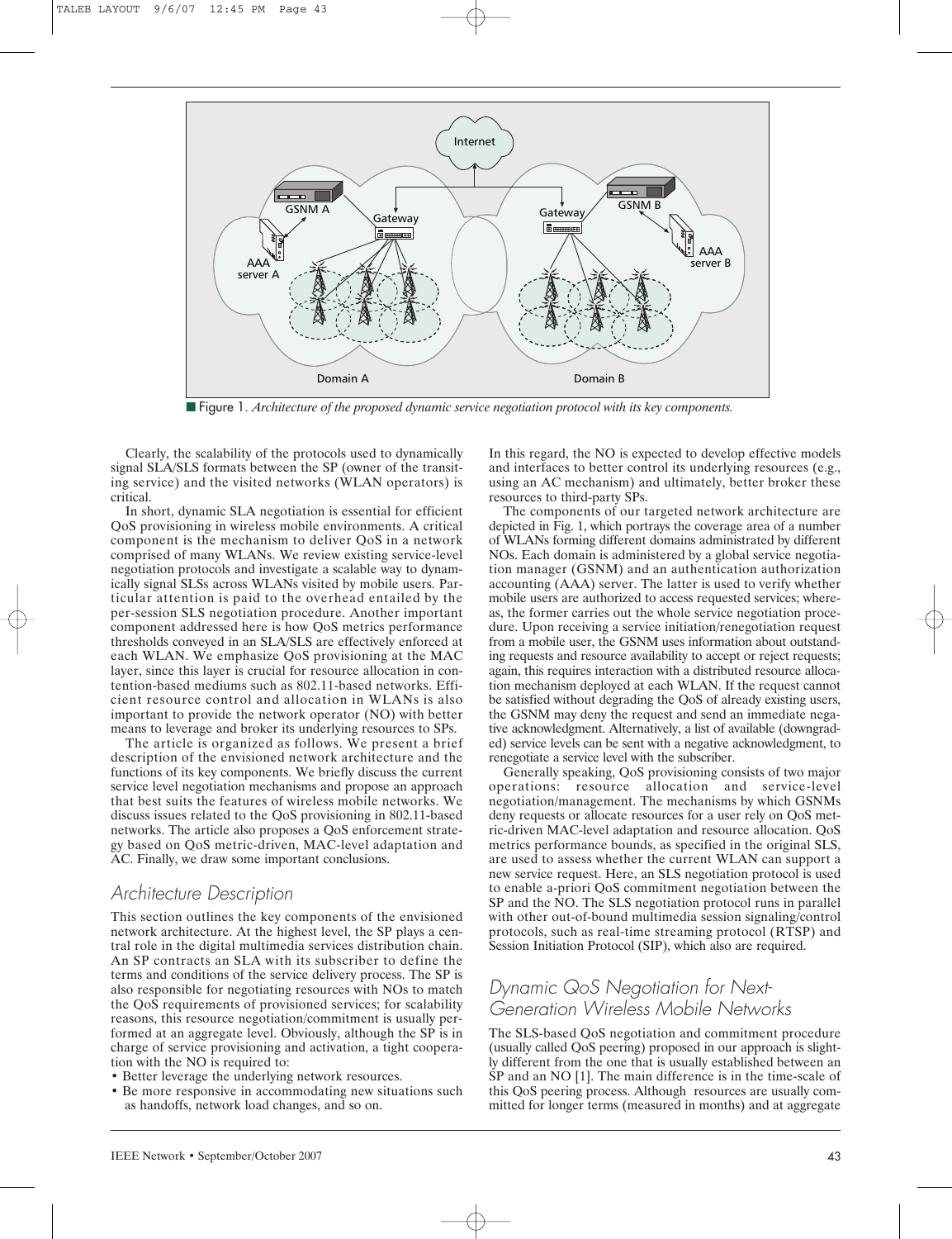levels in large-scale backbone networks, the resources in our case (large-scale WLANs) are negotiated and committed on a per-session basis for the lifetime of the multimedia session or for the roaming time. We still assume that resources are committed for longer terms in the backbone network.

# Current Dynamic SLS Negotiation Approaches

Several recent publications have examined new ways to enable dynamic service level negotiation between clients and SPs. A thorough discussion of the advantages and pitfalls of each can be found in [2]. Traditional examples include the Service Negotiation Protocol (SrNP) and the Common Open Policy service — service level specification (COPS-SLS) [3]. Originally designed for wired networks, a major issue with these protocols is that they require periodic signaling among network entities and terminals. When applied to wireless mobile networks, this signaling wastes a significant portion of the network bandwidth, resulting in poor scalability for large-scale deployment scenarios. To cope with this issue, Dynamic Service Negotiation Protocol (DSNP) [4] takes into account the constraints of the wireless environment on bandwidth and power and reduces the frequency of signaling messages. The basic concept behind DSNP operation is an immediate dissemination of the QoS profile of each user negotiating for a given service not only to the access point (AP) of the sub-domain where the user is currently located, but also to all the APs of adjacent sub-domains. In this way, when this user enters an adjacent sub-domain, it is immediately served at the same QoS level with no requirement for additional signaling from the user. DSNP is tailored to negotiate SLS over IP networks that ensure proper QoS metrics performance negotiation for end users and to improve the control of network operators over their underlying network resources. On the other hand, conventional streaming control protocols, such as RTSP and SIP are used to initiate and control multimedia sessions and operate throughout the lifetime of a multimedia session.

Although DSNP is a lightweight protocol and is seen as the most suitable scheme for dynamic mobile environments, its application to mobile networks gives rise to a number of issues. For example, whenever a user subscribes for a service level, the GSNM should advise its current AP and the neighboring APs of the new service requirements of this subscriber. This implies that APs should maintain a significantly large state table of user profiles. In addition, given that in DSNP there is no mechanism to inform APs when to erase profiles of departing users, APs must permanently maintain profile information on all users. This raises doubts about the scalability of DSNP when applied to highly dynamic mobile networks.

## Proposed Dynamic Service Negotiation Scheme

The proposed dynamic QoS negotiation scheme supports service initiation, service negotiation, and service renegotiation upon handoff. WLANs are assumed to be equipped with resource allocation interfaces that allow the SLS negotiation protocol to check for resource availability in user-visited WLANs.

Service Initiation or Renegotiation - At initial connection set up, a subscriber searches for an AP through which it can communicate and then sends a service initiation request to the detected AP. The AP then forwards the message to its corresponding GSNM. Upon consulting its corresponding AAA server and the WLAN concerned, the GSNM makes the decision on whether to admit or reject the request. If the requested service level can be guaranteed, the GSNM informs the subscriber of the successful registration of its required SLS. This acknowledgment is sent in a negotiation response message via the same AP. If the requested SLS cannot be provided, a negative acknowledgment is sent to the subscriber with a list of available service levels. The subscriber then notifies the GSNM of its desired SLS via an SLS negotiation request message. A successful negotiation of SLS is acknowledged to the subscriber via a negotiation response message. After the service initiation procedure is finished, the subscriber starts exchanging actual data traffic.

While using the service, a subscriber may wish to renegotiate a different service level using the same procedure. Service renegotiation also can be triggered by the GSNM in a proactive way. Indeed, in the case of service performance degradation, the GSNM may offer privileges to subscribers that agree to downgrade their current service levels. Note that the flexibility of a subscriber in terms of QoS may be explicitly mentioned in the SLS format. Similarly, if sufficient network resources become available, the GSNM can encourage subscribers to switch to a higher service level to receive better QoS. The major operations of these service initiation and renegotiation mechanisms are depicted in Fig. 2a.

Service Negotiation Upon Handoff — When a mobile node performs a handoff to a new AP within the same domain (i.e., intra-domain handoff), the mobile terminal issues a service negotiation request to the new AP. This AP verifies whether the requested service should be guaranteed by consulting the previous AP via an SLS confirmation request message. After the requested SLS is confirmed, the AP informs the mobile terminal of the negotiation results via a service negotiation response. The previous AP then erases the profile of the mobile user from its database, as this mechanism informs APs when to erase profiles of departing users. APs are thus no longer forced to permanently store user profiles, which improves the overall scalability of the system by allowing NOs to further broker their underlying resources to different SPs. Figure 2b portrays the major operations of service renegotiation upon an intra-domain handoff. Although consulting previously used APs about the SLSs of newly joining users adds a two-hop delay to the service renegotiation latency, this delay can be minimized by adding an encrypted key to SLSs. Indeed, upon a handoff, a user can send its SLS to the new AP with a key. The new AP uses this key to authenticate the user and the requested SLS. This is similar to the concept of the distributed system proposed in [3]. In this manner, if resources are available, the mobile user can immediately start accessing the requested service with no requirement of confirmation from the previous AP.

To further minimize the service negotiation delay, mobile users can initiate the service negotiation procedure as soon as they enter the overlapping area between the coverage areas of the two APs involved.

## Performance Evaluation

Having described the details of the proposed dynamic service negotiation scheme, we now demonstrate via simulation how the scheme addresses all the aforementioned issues of DSNP. We conducted a simple simulation using the NS2 network simulator. We considered a network domain consisting of five APs, managed by the same GSNM and the same AAA server. The delay between the wireless gateway and APs was set to 1.5 ms. The number of mobile nodes roaming in the coverage areas of the five APs varied between five and 100. All mobile nodes were assumed to already have initiated their services. Our focus was on service negotiation upon intra-domain handoff, as this is the most frequent handoff performed by mobile terminals. The mobility of each mobile terminal was randomly set. For comparison purposes, we used the DSNP [2] scheme and the encrypted SLS scheme [3] (for further details see [5]).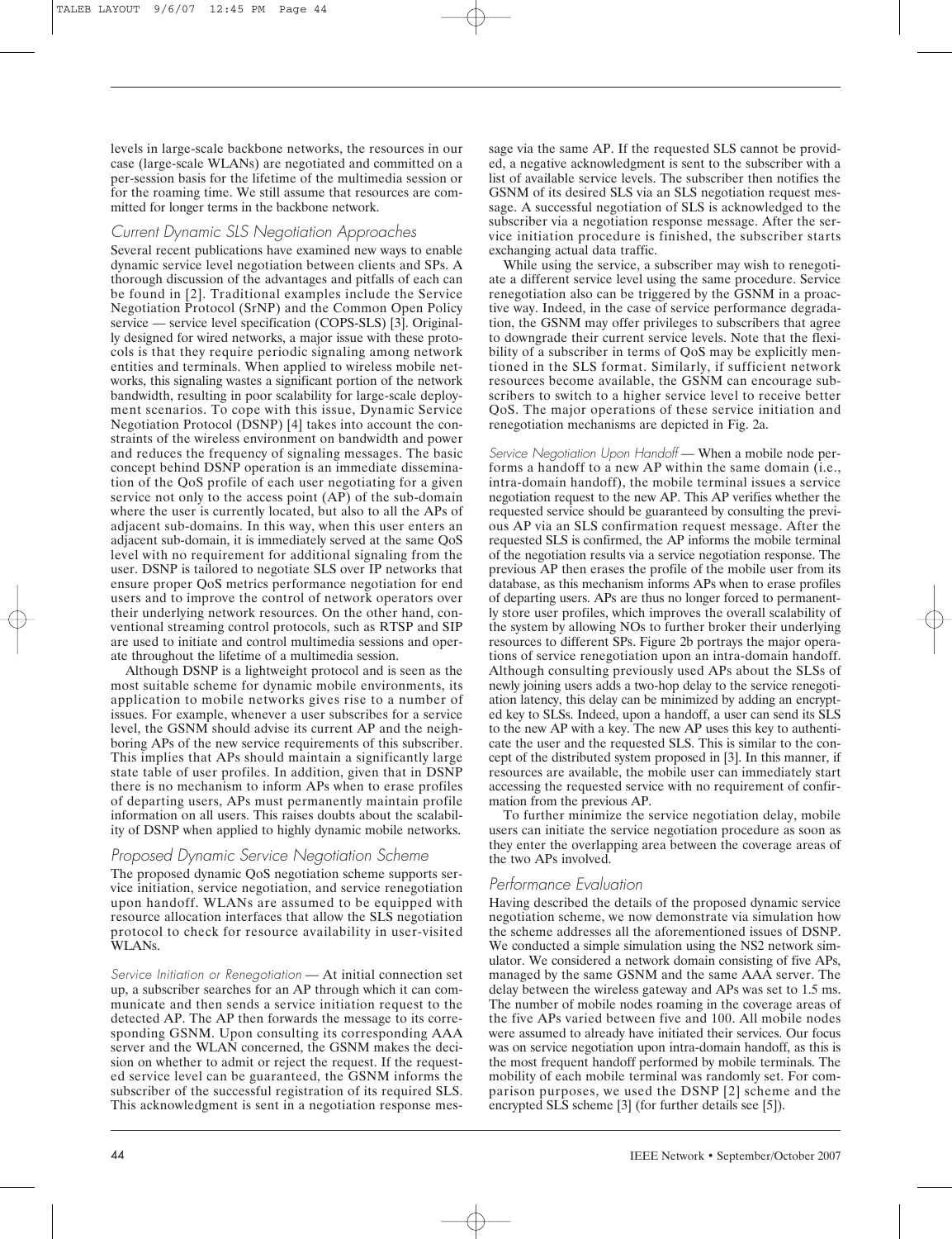

■ Figure 2. *Major operations of the proposed dynamic service negotiation mechanism: a) service initiation or renegotiation; b) service negotiation upon intradomain handoff.*

Although the QoS negotiation delay depends highly on the underlying network topology, all simulation results indicate that our proposed scheme exhibits the highest negotiation delay. Indeed, compared with DSNP, our proposed scheme incurred an average additional negotiation delay of 6 ms for 5 MSs and 6.6 ms for 100 MSs, respectively. This result was expected, since the proposed scheme must confirm with the previous AP before granting a mobile terminal its requested service level. An alternative solution in wireless environments would be to make use of the mobility patterns of users to predict the next AP to which users will attach after handoff. Then, users could anticipate their service negotiation with the next point of attachment while they are still connected to their former AP.

Although the relatively longer negotiation delay is a drawback of the proposed scheme, its major advantages are its reduced signaling overhead and its shorter SLS storage table, as can be deduced from Fig. 3a and Fig. 3b. These figures show that DSNP requires a high number of signaling messages and causes replication of the users' profiles at all APs. This is inefficient as the storage capacity in APs will be limited and is unrealistic with respect to current commercial APs. In contrast, our proposed scheme tends to be more scalable as it reduces the number of signaling messages and does not require significant storage tables. The reduced signaling overhead of the proposed scheme is attributable to the fact that it locally negotiates service requirements of users, without involving GSNMs upon a handoff occurrence; whereas, its shorter SLS storage table is due to its ability to inform APs when to erase the profiles of departing users.

A network operator is more concerned about the scalability of SLS signaling/negotiation generated on a per-session/per-user basis, although storage is important, too. The negotiation delay is certainly a critical issue; however, this may be addressed using a network operator-assisted handover technique, where the SLS negotiation procedure is initiated together with the handover signaling handshake.

# Sustained QoS Provisioning in 802.11 based Networks

In contention-based networks (e.g., 802.11), IP-level service differentiation is not sufficient to efficiently manage the shared resources, and additional QoS provisioning at the MAC layer is essential in this respect. For example, in IP-layer differentiated services (DiffServ), all IP traffic classes would be aggregated in a single MAC queue and consequently would receive the same service level at a MAC layer. Real-time flows would experience a loss of priority during transmission in WLANs. In addition, service differentiation at the IP layer basically would provide scheduling between different traffic classes by determining the service class to serve at each time instant. But this service differentiation has only local significance; in certain circumstances, a high-priority flow from a given station (A) may obtain the same network access opportunities as a best-effort flow from another station (B). This is particularly prevalent if station A is scheduling several traffic classes, while station B is currently handling only best-effort traffic.

The MAC layer is essential for resource allocation in 802.11-based networks. Resource allocation in 802.11-based networks is actually determined by the way different traffic classes handle contention situations; that is, the way different flows determine the appropriate spacing between consecutive transmission attempts in different network conditions [6].

### Service Differentiation in 802.11-Based Networks

WLANs should enable a variable number of users with heterogeneous QoS requirements to share a common radio channel. By extending the MAC protocol of a WLAN to provide several traffic classes (TCs), the NO could fragment its QoS offer into several levels of guarantees, so as to accommodate any network configuration in terms of per-class network load. In this context, the network resources can be fully utilized by flows from a single TC, or the load can be distributed among the supported TCs according to the instantaneous per-class offered load; which ultimately gives more flexibility to an NO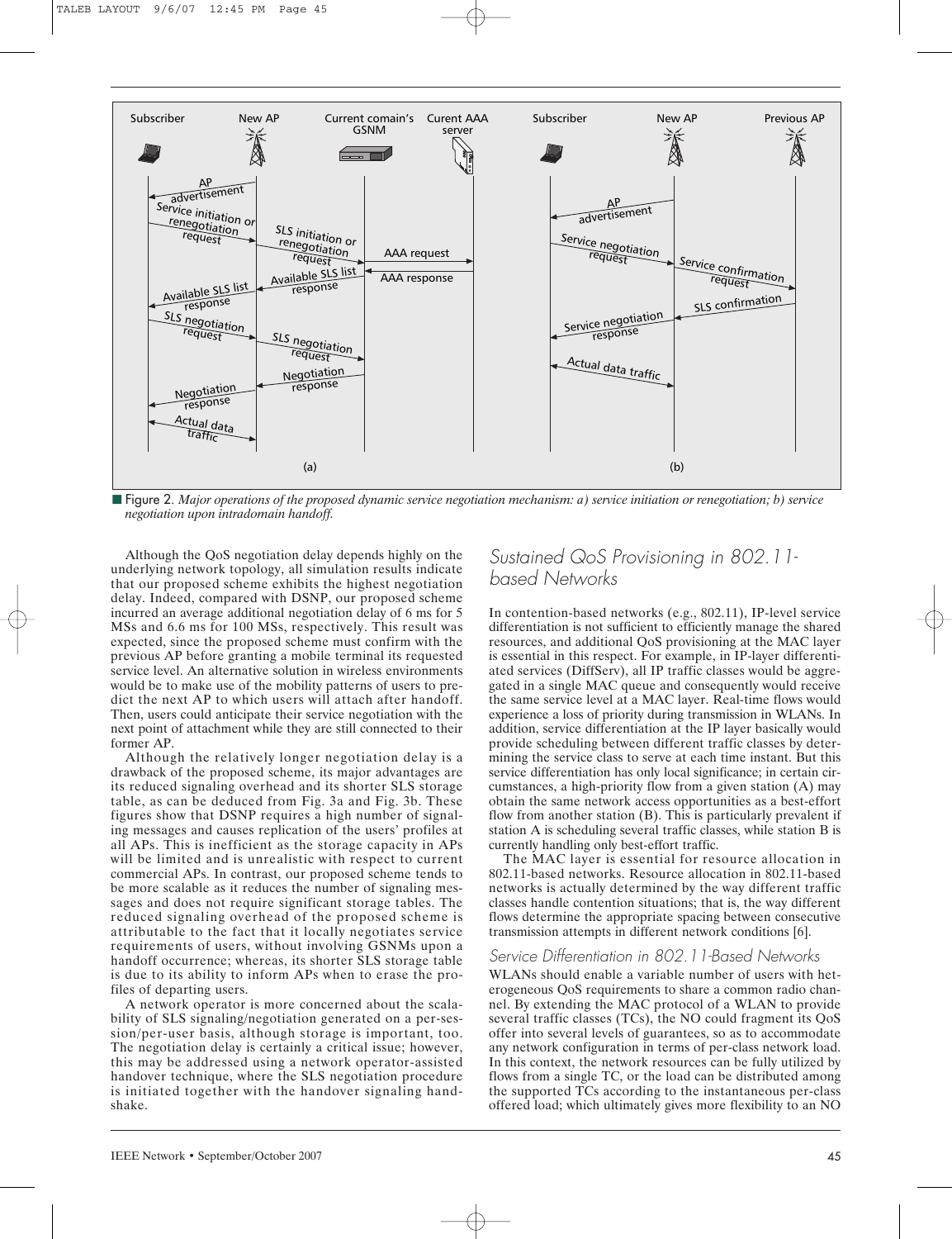

**■** Figure 3. *Performance evaluation in terms of signaling overhead and scalability: a) service negotiation signaling; b) data stored along the network.*

in brokering its underlying resources. Depending on the nature of content coding and the targeted applications (video conferencing, IP telephony, media streaming, etc.), the multimedia streams may be mapped into different TCs characterized by different guaranteed QoS metric thresholds.

The IEEE 802.11e task group has focused on finding better QoS mechanisms to support multimedia streams. The 802.11e standard includes enhanced distributed-channel access (EDCA), where each node maintains a backoff instance for each traffic class. During initialization, EDCA assigns static QoS parameters for each TC. Based on these parameters, the MAC protocol provides different service levels to each TC.

In the final 802.11e standard amendment [7], the contention window, CW[i]min/ CW[i]max values, which determine the backoff ranges (0, CW[i]max) of high-priority TCs has been narrowed in previous versions of 802.11e drafts and is still unchanged (e.g., TC3 has a CW range of [0, 15], and TC2 has a range of [0, 31]). This favors service differentiation in relaxed network conditions, while severely limiting the achievable throughput for a few backlogged high priority flows due to an excessive intra-TC collision rate when the number of flows increases [6]. The class-specific MAC parameters of EDCA (CW[i]min and CW[i]max) do not suit many network configurations and are only effective for a reduced number of multimedia flows. Independently of the network offered load, certain traffic classes (TCs) may experience degraded performance, while other classes experience low contention. This situation considerably reduces the flexibility of network operators in maximizing the profitability of their underlying resources.

### Resource Allocation in 802.11-Based Networks

In a WLAN, it is crucial to restrict the volume of traffic in order to maintain the service quality of currently served traffic. If there are no limitations on the volume of traffic that is introduced to the network, performance degradation results because of higher backoff times. Effective resource allocation in IEEE 802.11 is difficult to achieve due to the intrinsic nature of its carrier sense multiple-access with collision-avoidance (CSMA/CA) scheme. Unlike point-coordinated wireless networks where bandwidth provision can be managed using

only bandwidth availability information, resource allocation in 802.11 networks requires additional parameters and more advanced models. For the same overall offered load, the network may exhibit different performance (i.e., availability levels) depending on the number of competing flows and their respective bit rates. For instance, the network contention level (collisions) experienced by ten 100-kb/s active flows would be different from that experienced by two 500-kb/s active flows.

Even though some adaptive CW schemes focus on coordination between MAC parameters of different flows belonging to the same TC [6], they still provide *access opportunities fairness* rather than *service-level fairness*. In fact, if traffic were balanced between nodes, achieving fairness between flows from the same traffic class would require the MAC parameters on different nodes to be harmonized. However, traffic load is typically unbalanced in real WLAN deployments, with a large variation in TC volume from one node to the next.

Based on local network measurements, Zai et al. [8] suggest controlling the arrival rate at each station to satisfy a given threshold in the network, such as minimum throughput or maximum delay/jitter/loss rate. Their analytical model is designed to control acceptance of network flows based on a new metric (channel busyness ratio) and a rate control algorithm — call admission and rate control (CARC). In addition to its inapplicability to 802.11e-like protocols, where several traffic classes may simultaneously operate in the network, CARC tries to find the optimal network utilization (to maximize the throughput) but barely considers delay fluctuations.

Distributed admission control (DAC) and two-level protection and guarantee mechanisms [9] are combined to efficiently address the previously mentioned issues. DAC is a measurement-based mechanism that was considered by the 802.11e working group. However, the major problem with DAC-based approaches is that the overall network bandwidth is statically allocated to different TCs, so that each TC receives a fixed share of bandwidth that cannot be exceeded. Thus, streams from a given TC may be rejected while some bandwidth is underutilized in other TCs. This may severely affect the flexibility of the network operator as it is quite difficult to forecast the per-TC traffic volume in realistic WLAN deployments.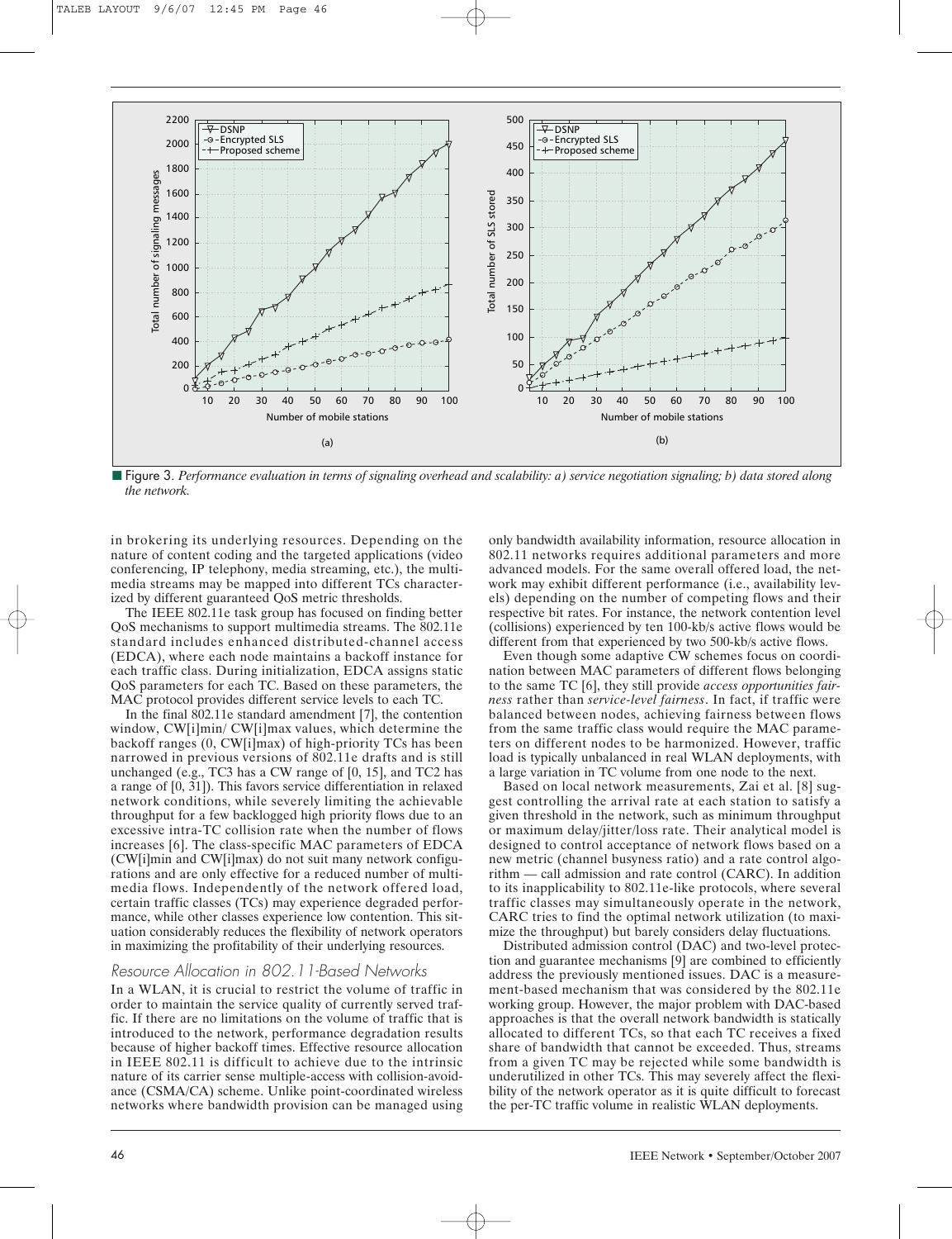One characteristic of contention-based networks is the existence of a critical trade-off between the achieved network throughput and the delay guarantees [10]. It is not possible to fully utilize the network capacity while still satisfying strict delay requirements of different service classes. Generally speaking, increasing the throughput of a flow beyond a certain extent means increasing the enqueueing delays and thus, probably violating delay constraints. A candidate AC mechanism should enable all possible per-class load distributions as long as the QoS constraints are not violated.

## QoS Metrics-Driven MAC-Level Adaptation and Admission Control

Although WLANs may be augmented with prioritization mechanisms, they still require an accurate model of network/service monitoring to effectively perform AC and traffic conditioning at the network access. In [6], a simple empirical adaptation model was proposed that reacts to increased loss rate and accordingly adjusts the CW size to keep the loss rate of each traffic class within a predefined maximum threshold. However, results in [8] clearly showed that delays are, to a certain extent, uncorrelated with loss rate. Although the loss rate may be controlled, the total delay is an independent process that depends on the network load and the mean access delay.

Instead of adapting the CW size based only on collision events or network conditions, we propose to react to the achieved QoS metrics performance that provides service-level fairness regardless of flow bit rates [11]. Our model monitors several important parameters such as the contention level (collision ratio) per traffic class, overall network load, MAC queue length, and so on. Our basic idea is to dynamically adjust the CW size of each individual TC flow based on an accurate assessment of the overall MAC-level enqueueing delay that depends on:

- The MAC queue length (number of packets).
- The packet service time (PST), that is, the elapsed time interval between when a packet arrives at the front of the queue and when it is received by the receiver.

The PST considers the backoff interval (including freezing periods), transmission delay (with eventual retransmissions), and associated physical overhead. The CW size is readjusted on a regular basis to keep the MAC-level enqueueing delay within a predefined per-TC maximum delay threshold. In our study, we arbitrarily fixed the maximum delay to 0.5 second for high priority (HP) flows and 0.8 second for medium priority (MP) flows.

We developed a delay estimation mechanism based on the instantaneous queue length (packet inter-arrival rate) assessment. Therefore, the achievable throughput with the potential degradations (mean loss rate) may be predictable as well. Using the packet arrival rate for a given TC flow that is a-priori known from earlier contracted SLSs, it is possible to capture the queue dynamics based on instantaneous network activities (e.g., using the M/M/1/K model). The objective is to predict the impact of the new stream's admission on overall network performance. We assess the consequences of increasing the packet arrival rate (offered load) of a given TC/station before actually admitting any new flow. The packet arrival rate augmentation corresponds to the offered load of the new stream requesting to be admitted. By extending our delay prediction model using an M/M/1/K model, it is possible to integrate the loss rate constraint with the maximum tolerated delay constraint. Therefore, upon a new stream's arrival, we can a-priori assess the impact of increasing the packet arrival rate under delay and loss constraints and ultimately predict



**■** Figure 4. *Admission control: overall network utilization.*

the degradation of all active flows in the network. This fully distributed model would give a network operator (or SP) the means to accept or reject a new stream.

We performed an experiment where we progressively increased the overall network load by continuously backlogging new flows; we used an 802.11b network with 11 Mb/s of network capacity and 16 wireless terminals. Each of these terminals can generate up to two flows, representing two uniquely prioritized traffic classes: high priority (HP) and medium priority (MP). From  $t = 10$  s, a new flow from a different priority (HP, MP) is started until network saturation at  $t = 140$ s. The objective of such network dimensioning is to assess if our adaptation model can react to frequent changes in relative (per-class) network load while still meeting the QoS requirement. Note that we use two different bit rates for each TC to evaluate the ability of our MAC-level adaptation mechanism to achieve service-level fairness among flows from the same TC regardless of the offered load of each single flow, that is, intra-TC QoS enforcement.

In Fig. 4 and Fig. 5, we evaluate the performance of our AC scheme by comparing it to a scheme that uses only delaybased MAC-level adaptation. We refer to these two operation modes as with-AC and without-AC, respectively. The same network dimensioning is used as described previously.

As can be seen in Fig. 4, when the network is sufficiently relaxed (before  $t = 140$  s), there is sufficient bandwidth available, and both the with-AC and the without-AC schemes, achieve similar throughputs, carrying the offered load. However, under stressed conditions, the scheme without AC gains a significant advantage over our scheme (with AC). The goodput gain reaches about 20 percent when the load is around 2.4 Mb/s (between  $t = 140$  s and  $t = 200$  s). At this point, the AC mechanism rejects three entering flows: a 128-kb/s-HP flow at  $t = 140$  s, a 400-kb/s-MP flow at  $t = 141$  s, and finally, a 400kb/s-MP flow at  $t = 143$  s; while at the same time, a 64-kb/s-HP flow was accepted at  $t = 142$  s based on QoS degradation predictions.

However, the bandwidth gain in the without-AC scheme comes with a serious degradation of the QoS of all active multimedia flows, as revealed by delay measurements of the single HP flows. As can be seen from Fig. 5, HP flows experience high delays from  $t = 140$  s, when the first flow is accepted in the network. Their performance is further degraded with the admission of other flows. Here, all flows try to further reduce the sizes of their respective CWs to cope with increasing PST, but result in an increase in the contention level and yield a counterproductive situation.